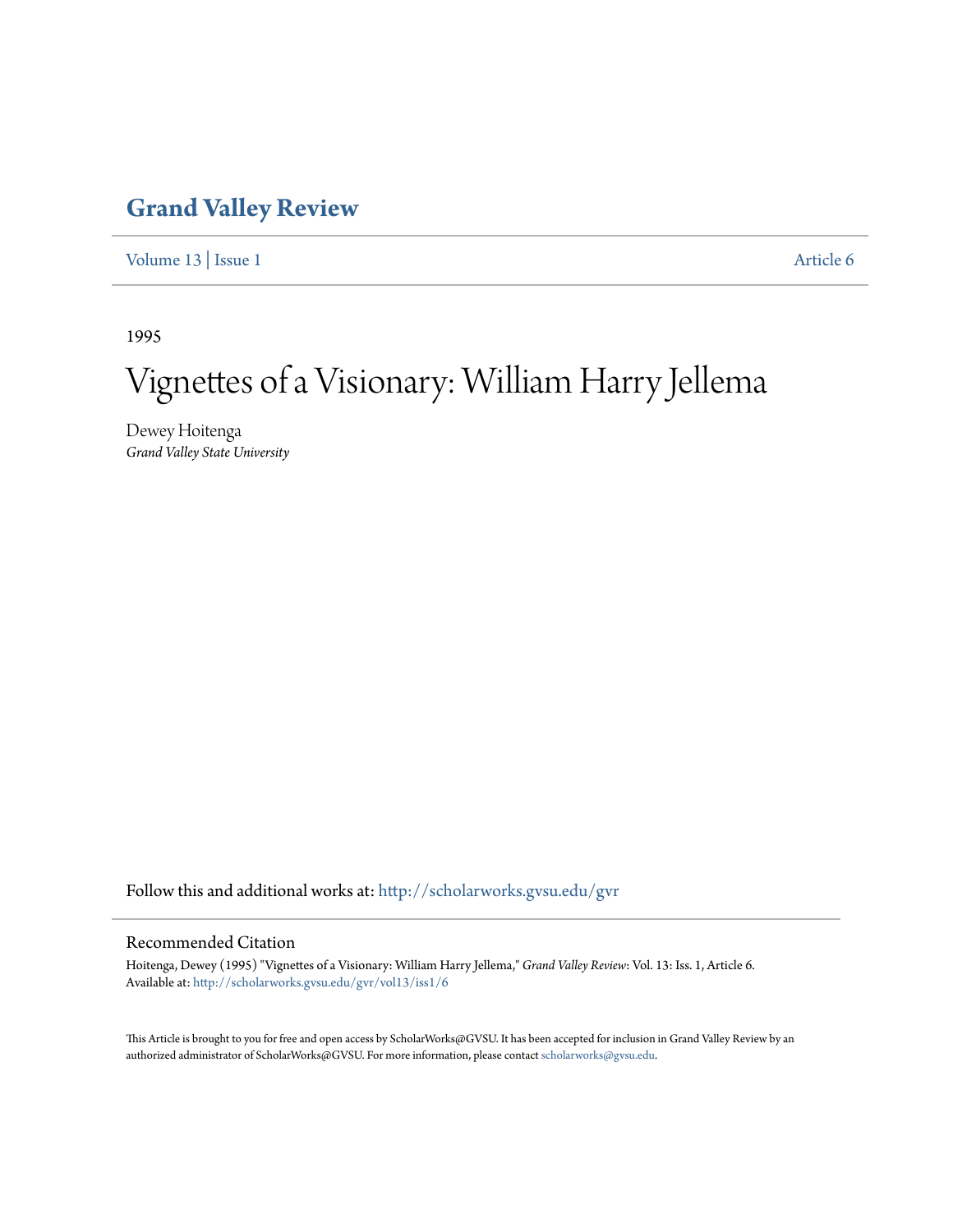## **VIGNETTES OF A VISIONARY: WILLIAM HARRY JELLEMA**

### *Dewey Hoitenga*

Harry Jellema began his second academic career at GVSC when he became the first professor that I engaged for the new college. He was the reason that we were able to field an unusually good faculty of fifteen to start things going. His presence set the level of quality that I was looking for. <sup>1</sup> -James Zumberge, First President, Grand Valley State University

Professor Jellema began his first career in 1921 as the founder of the Calvin College Department of Philosophy. Later, he was chair of the Department of Philosophy at the University of Indiana, but returned to Calvin and stayed until he reached the mandatory retirement age of 70. At an age at which many professors seek the dreams of retirement. Jellema came to Grand Valley with a vision that was shared by others during those early years-a vision of a publicly supported four-year college, unique in that it would be devoted exclusively to teaching, and teaching only undergraduates, and teaching them the liberal arts and sciences. The only professional preparation would be for elementary and high school teachers; but the exception was justified on the ground that these prospective teachers would have the same requirements that other students would have, the same liberal education.

When Professor Jellema invited me to join him in the Philosophy Department in 1965, the third year after Grand Valley opened its doors to students, everyone who had been attracted to join the original faculty and administration was still enthusiastic about this vision for Grand Valley. But soon thereafter, owing to our fear and ambition, the vision gradually lost its guiding, unifying power. The fear was that we could not attract enough students to share with us a vision of higher education so unique; the ambition was that we could modify the vision to provide the many other things modern colleges are expected to provide, not only to their students but also to those constituencies, private or public, who support them. These other things were professional programs, graduate studies, research, services to the community, and more. In what follows, I review the significance of the original vision, as personified in Professor Jellema himself for those who knew him, and as embodied in the original college itself. I also comment on what is left, or not left, of that vision in the institution as we know it today.

**Teaching.** Professor Jellema believed that teaching is the heart of education; he was himself first and foremost a teacher. Frederick Feikema Manfred, the American novelist, described, in the character of Thurs. his own encounter as a student with Professor Jellema in the Calvin College of the 1930s: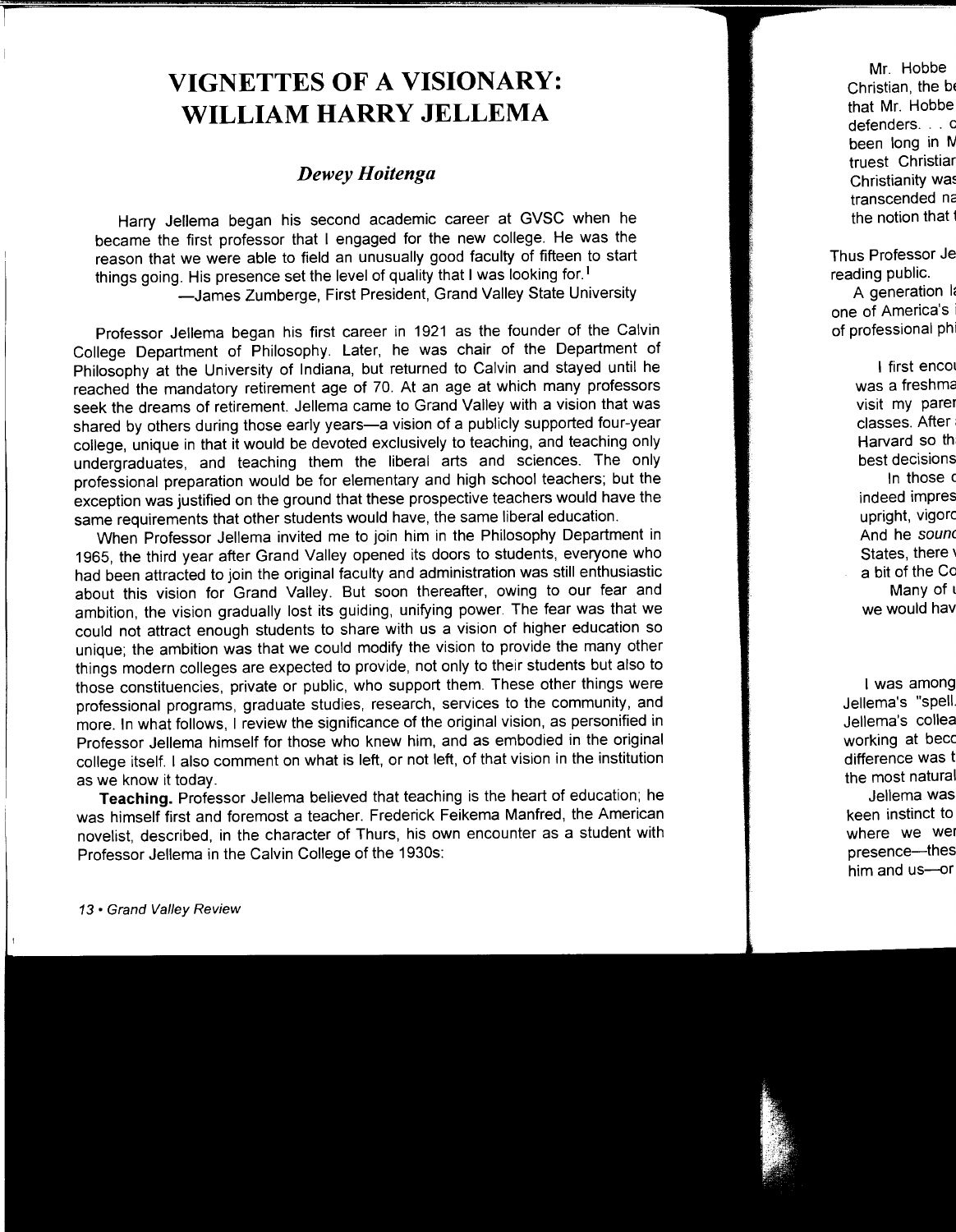Mr. Hobbe had the reputation on campus of being the most brilliant Christian, the best read...the most tolerant. . . . And some there were who felt that Mr. Hobbe was a bad influence on the Christian youth ... Mr. Hobbe's defenders. . . claimed that Mr. Hobbe taught one to think. . . . Thurs hadn't been long in Mr. Hobbe's class when he decided that Mr. Hobbe was the truest Christian he had ever known. He decided that was not because Christianity was great but because Mr. Hobbe was a profound man, one who transcended narrow doctrinaire creed, one who was daring enough to accept the notion that there was a  $God...<sup>2</sup>$   $---From The Primitive$ 

Thus Professor Jellema, as Professor Hobbe, was introduced to the American novelreading public.

A generation later, Alvin Plantinga, one of Jellema's students who has become one of America's important philosophers, introduced Professor Jellema to the world of professional philosophers:

I first encountered Harry Jellema in the spring of 1951 .... That spring I was a freshman at Harvard. I returned to Grand Rapids ... [during a break] to visit my parents ... [and] took the opportunity to visit some of Jellema's classes. After attending three of his lectures ... , I decided on the spot to leave Harvard so that I could study philosophy with Jellema. That was one of the best decisions I ever made.

In those days ... Jellema was at the height of his powers; and he was indeed impressive. He looked like a great man-iron-grey hair, handsome, an upright, vigorous bearing bespeaking strength and confidence, a ready smile. And he sounded like a great man. Although he had grown up in the United States, there was a trace of European accent—Oxford, I thought, with perhaps a bit of the Continent thrown in....

Many of us came deeply under his spell; had he told us black was white we would have had a genuine intellectual struggle. $3$ 

> -Alvin Plantinga, John O'Brien Professor of Philosophy, University of Notre Dame

I was among those students in this later generation who enjoyed coming under Jellema's "spell." Some years afterwards I was honored to find myself one of Jellema's colleagues in the early Philosophy Department at Grand Valley. Busy working at becoming a teacher myself, I found him a fascinating model. The big difference was that I had to work at it, whereas, for Jellema, teaching seemed to be the most natural thing in the world.

Jellema was a born teacher, not made, as most of the rest of us are. He had a keen instinct to communicate, to interest, challenge, and lead us his students from where we were to where we had to be. Patience, congeniality, classroom presence-these were his natural gifts. Every lecture was a living dialogue between him and us-or him and himself if there was no class discussion. I sometimes visited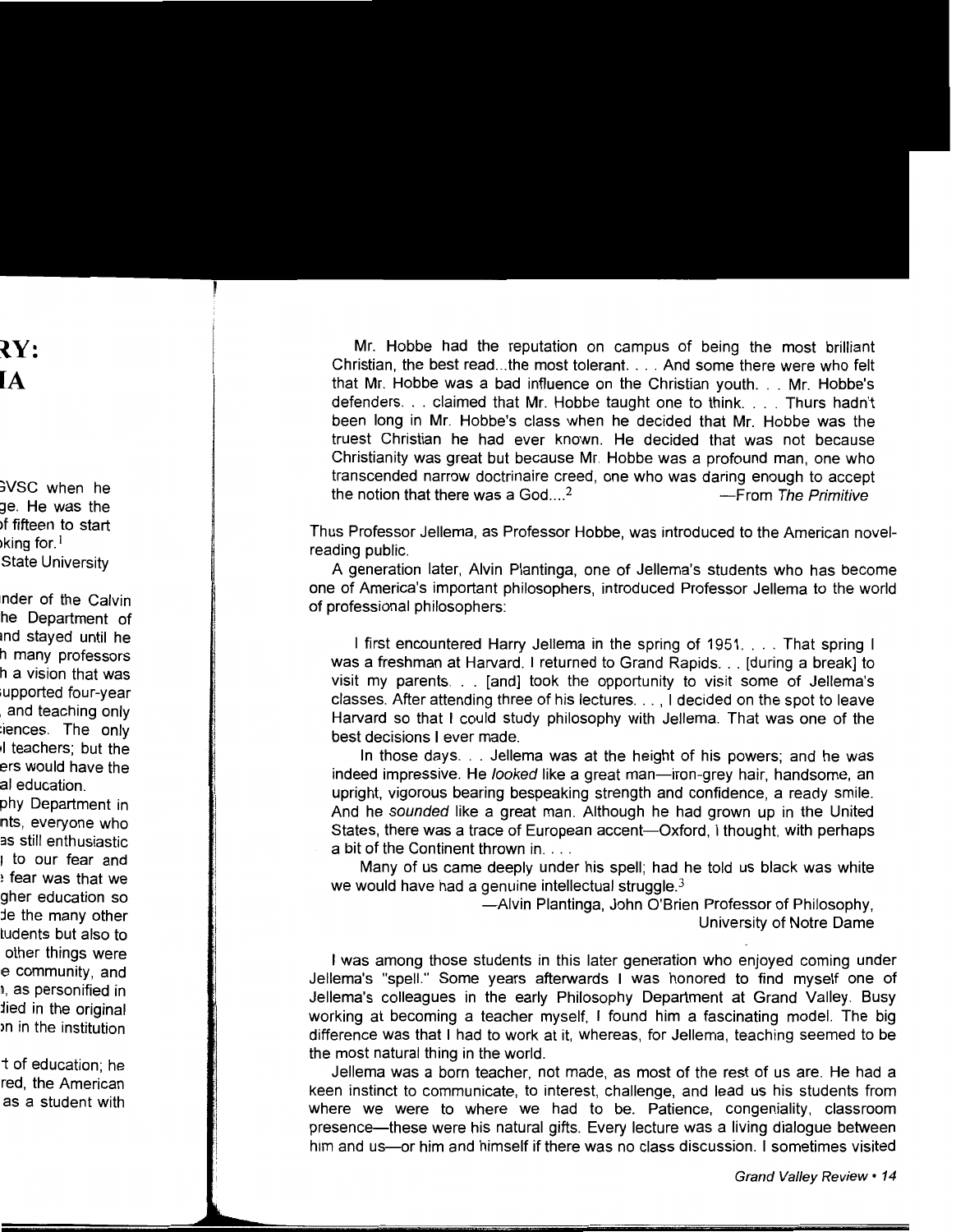his large lecture classes in the Introduction to Philosophy at Grand Valley. On two occasions, at least, the students showed their appreciation at the close of the hour with a spontaneous round of applause-something I had not heard of before. Nor have I since.

Our Center for Teaching, established just last Fall and inaugurated with a Conference on Teaching Excellence that attracted nearly 300 participants, is the latest evidence that excellence in teaching is still a high, perhaps even the highest, priority at the University. Professor Jellema would have been pleased.

**Liberal Education.** After teaching, Jellema's highest priority was not writing books or articles in his field ("contributing to his discipline") but advancing the liberal arts curriculum:

Harry Jellema is one college professor who. . . survived without writing a book .... He is first and last a teacher, and he obviously has inculcated in those around him a love of teaching .... He has confined his writing to articles on curriculum and the liberal arts. 4

> -Gerald Elliott, Journalist, former Adjunct Professor in Communications, Grand Valley

Jellema was the architect of Grand Valley's first General Education Program. It required every student to take a "foundation course" in the major disciplines of the arts and sciences, as well as distribution courses beyond one's concentration.

The simplicity and integrity of that first Program has never been surpassed. Its succeeding versions testify to the continued, often intense, interest in general education, but also to the onset of increasing confusion and disagreement about what a general education program should be. A recent issue of the Grand Valley Review (Spring 1994), devoted to a critique of the present program, reveals both the interest and the disagreement. There seems to be no visionary thinker among us capable of leading the rest of us to agreement about something so important that it once was called the "Foundation Program" for a baccalaureate degree.

I deeply regret that we failed to unite ourselves in a firm, continued support of that Foundation Program. That Program still seems to me clearly superior to every one of its successors, not only in its simplicity but also in its challenge to keep our focus, and that of our students, on the basic ideas in the main areas of human knowledge that every educated person ought to know.

**Philosophy.** Great teacher, single-minded advocate of liberal education, and finally, "premier philosopher":

Services for W. Harry Jellema, former chairman of the Philosophy departments at Calvin College and Grand Valley State Colleges, will be held at 11 a.m. Wednesday at La Grave Christian Reformed Church.

Jellema, 89, who died Sunday at Butterworth Hospital, was considered by his colleagues and former students as one of the premier philosophers in the country.<sup>5</sup> country.<sup>5</sup> - Grand Rapids Press, May 18, 1982.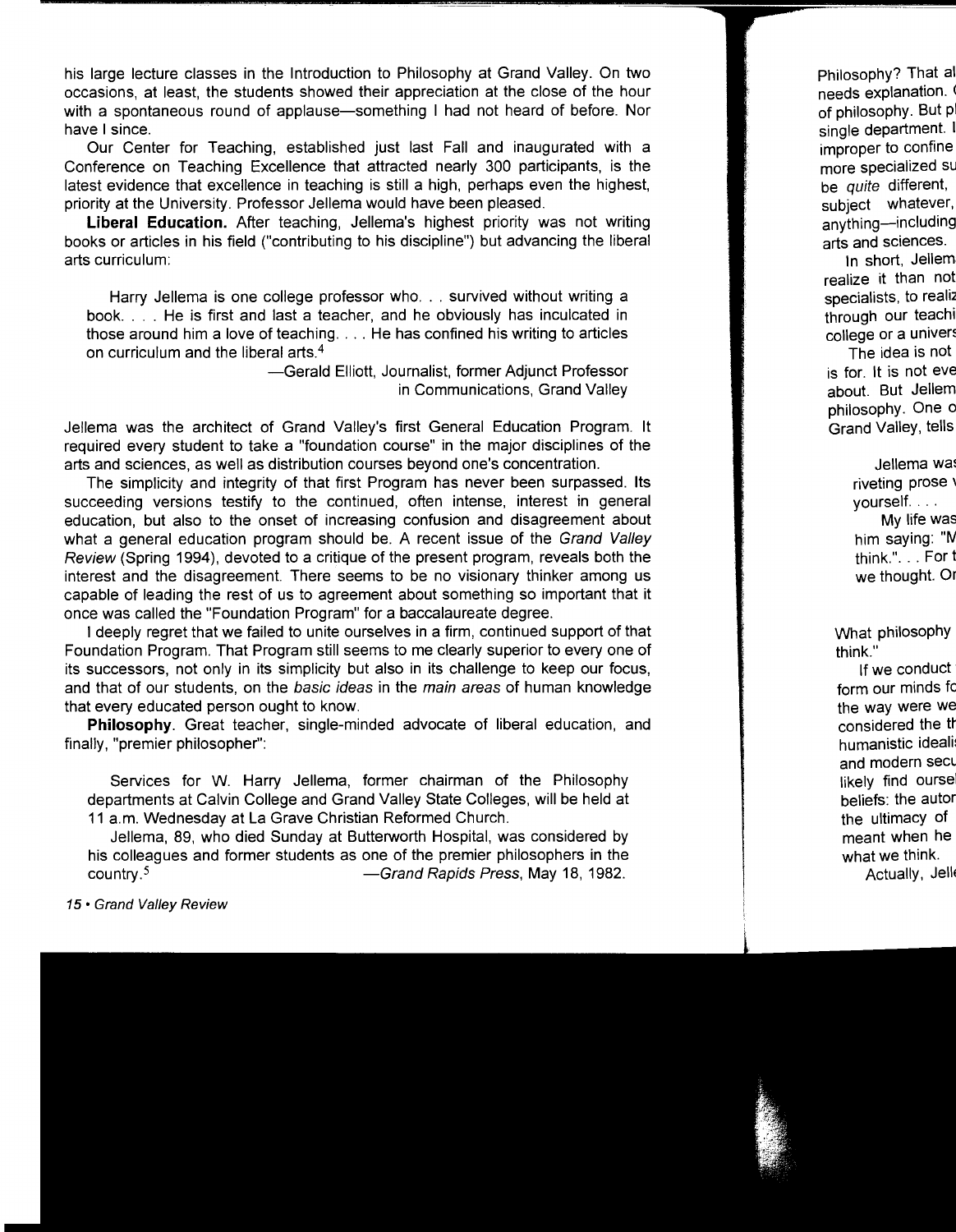Philosophy? That also, I think, was part of Jellema's vision for Grand Valley; but it needs explanation. Of course he wanted a Department for the professional teaching of philosophy. But philosophy for Jellema was a subject, not properly confined to any single department. Indeed, in an important sense, Jellema thought, it was downright improper to confine it to a Department. For that suggests that philosophy is just one more specialized subject, no different really from any other. But Jellema thought it to be quite different, because it examines the ultimate beliefs we have about any subject whatever, ultimate beliefs that determine how we think about anything-including how we think about all the special disciplines that make up the arts and sciences.

In short, Jellema believed that everyone has philosophical ideas, and better to realize it than not. And especially better for a college faculty, a community of specialists, to realize it than not. For he believed that these ultimate beliefs will show through our teaching whether we are aware of it or not. For Jellema, in short, a college or a university is a philosophical enterprise.

The idea is not easy to grasp; it is certainly not the popular idea of what a college is for. It is not even the common notion of what education at any level is really all about. But Jellema was a visionary, even about the role of his own "subject," philosophy. One of his former students, and later his colleague for a short time at Grand Valley, tells how, in Jellema's own language, the idea came through to him:

Jellema was one of a kind .... His lectures were works of art delivered in riveting prose with an unobtrusive moral authority that transported you out of yourself. ...

My life was decisively shaped by his teaching and example. I can still hear him saying: "More important than what you think is the mind with which you think." ... For the first time, we too began reflecting about the mind with which we thought. Or didn't think.<sup>6</sup>

—John Beversluis, Professor of Philosophy, Butler University

What philosophy should do, then, is move us to examine "the mind with which we think."

If we conduct this examination, Jellema believed, we would discover, as we try to form our minds for ourselves, that they are likely to be more or less formed for us by the way were were brought up and educated. Formed by what? By one of what he considered the three main Western philosophical traditions: idealism (that is, Greek humanistic idealism and its heirs today); theism (the Judaeo-Christian idea of God); and modern secular scientific naturalism. In other words, Jellema claimed that we will likely find ourselves more or less disposed individually to one of three ultimate beliefs: the autonomy of human rational and moral ideals, the sovereignty of God, or the ultimacy of nature (of the cosmos, the material world). This is what Jellema meant when he taught that the "mind with which we think" is more important than what we think.

Actually, Jellema meant something more. One of his former students and long-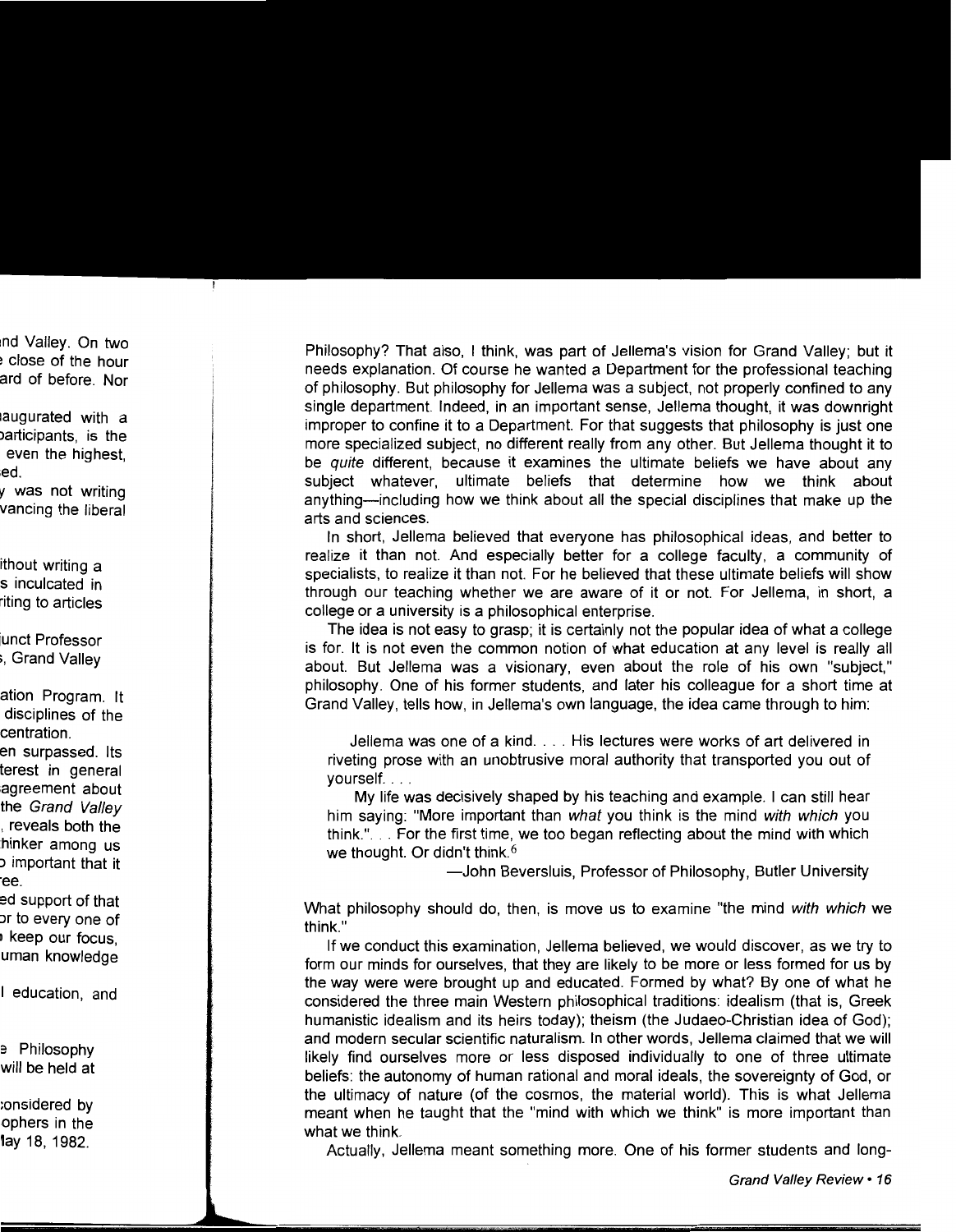time colleagues at Calvin College suggests it:

He was an acute and stimulating thinker who, aware of the pedagogic function of philosophy, knew how to elicit mature and viable answers. He did not peddle ideas, nor did he merely commend them; he made them alive and irresistible ....

For him, philosophy was there to deepen understanding and to delineate the perspective of faith. [But] the history of philosophy was for him the progressive articulation of competing faiths seeking appropriate understanding.7

> -Henry Stob, early student of Jellema and later his colleague in philosophy for many years at Calvin College

That "something more" is as provocative as it is exciting, and, if it is true, utterly serious. Here it is: Christianity (or any religion) is not the only faith. One's ultimate philosophical beliefs constitute one's faith, whether these beliefs look like religious beliefs or not. It will follow that the competition, the conflict, between such beliefs might be as deep and significant as religious conflicts themselves.

Jellema, of course, was a Christian theist, one of the visionaries in the development of Calvin College. He realized, of course, that Grand Valley could not be another Calvin College (though some wags in those early days wondered aloud about that, when they referred to the new school in Allendale as "Calvin West"). Still, Jellema hoped, I think, that its faculty might be as self-conscious and open about their quite diverse philosophical beliefs as his colleagues at Calvin College were about their shared Christian beliefs. It would not make the new college a Christian college, of course, but still, it could have been a philosophical one. That indeed would have made it unique. But, as I noted earlier, that was an idea pretty hard for most of us in those early days to grasp, let alone implement

I often wonder what such a university would be like--the entire faculty devoted to their specialized subjects, but also eagerly raising, now and again, in class and committee, in special seminars and public colloquia, the larger philosophical questions that arise from their specialized artistic, scientific, and professional pursuits. And not only raising such questions, but also giving their answers to them; and further, revealing how these answers might affect and be affected by the very subject they teach; and finally, defending their ultimate beliefs against the inevitable challenges of their colleagues who would disagree. When I came to Grand Valley, I thought-much more vaguely than I now express it-I would find out what such a college would be like. But I never did.

Still, could Grand Valley have been more fortunate than it was, that back in 1963, Calvin College retired this visionary thinker-a superb teacher, a premier philosopher, and a devoted advocate of liberal education?

 $<sup>1</sup>$  From a letter to the family on the occasion of Professor Jellema's death. This vignette and the following ones are</sup>